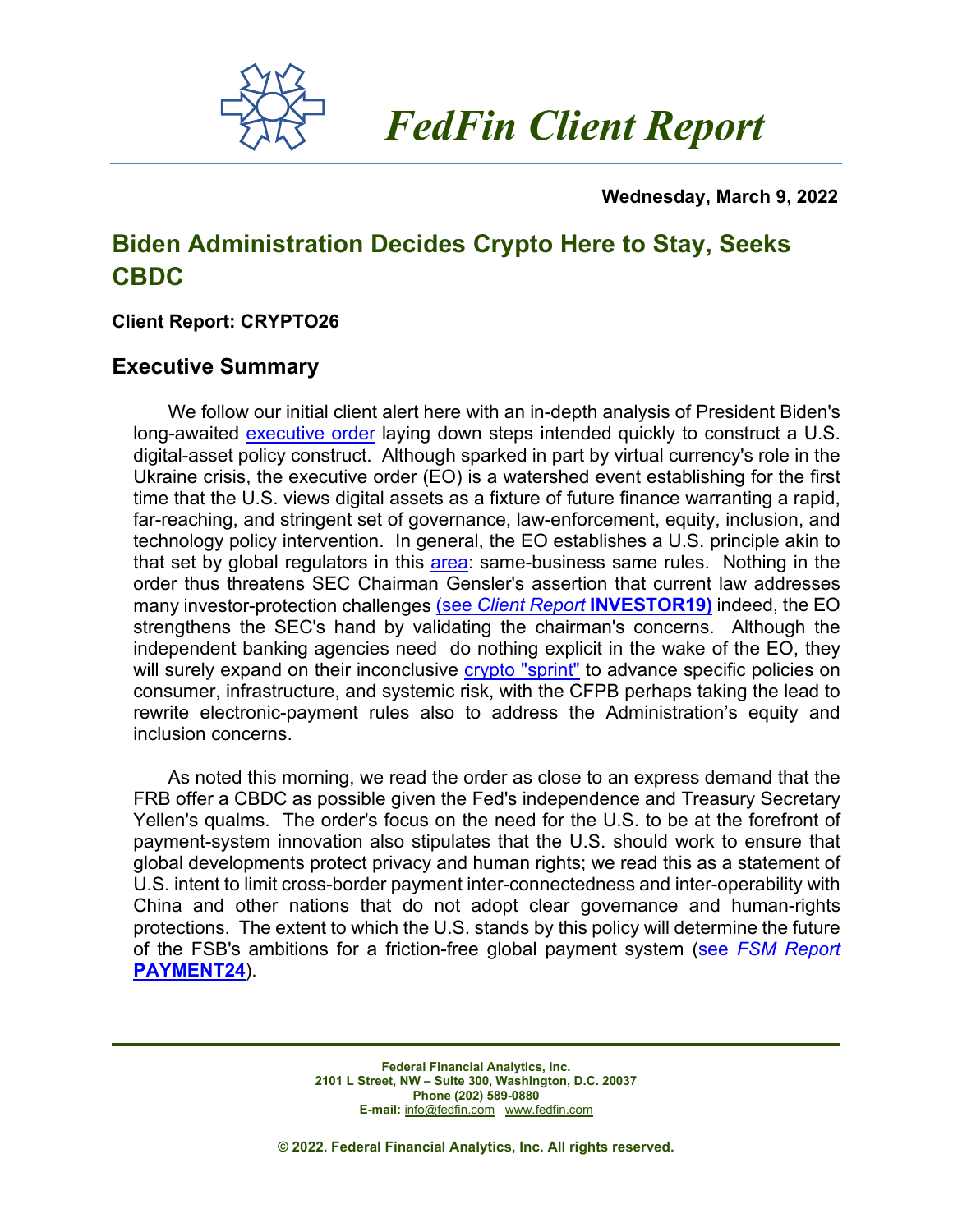### **Analysis**

In Key next steps are:

- **CBDC:** The Fed is "encouraged" to accelerate consideration of CBDC, with the President saying that his Administration places the "highest priority" on the considerations necessary to determine the need for a U.S. CBDC. Merit is also seen in "showcasing" U.S. leadership on CBDC in part to preserve the dollar's status and payment-system standards, with the order also noting that CBDC has significant advantages over private remittance services. The Attorney General, in consultation with the Fed and other agencies, will advise within 180 days if statutory change is required to institute a U.S. CBDC and provide legislative language within 210 days if the Treasury report (see below) recommends a CBDC. The White House Office of Science and Technology Policy (OSTP) is also to submit a report on CBDC technical considerations within 180 days, doing so in consultation with the Treasury, fed, and other agencies. This report is to consider developments such as quantum computing and CBDC implications for delivering government benefits.
- **Payment Reform:** The Treasury Department will, in consultation with other agencies, issue a report within 180 days on the future of money and the payment system. The report will consider a wide array of issues noted in the EO as top priorities, including those germane to CBDC. This report may thus propel CBDC action far faster than the Fed may contemplate on its own if the White House's clear concerns about lost opportunity are shared by the Treasury Department.
- **Equitable, Sound Cryptoassets:** Treasury is required within 180 days to issue another report, based on consultation with numerous agencies, that will assess crypto implications for consumers, investors, businesses, and equitable growth. The report must look specifically at what might drive mass adoption and the resulting implications for vulnerable consumers and disparate impact. Policy options, including possible legislative language, is also required to ensure a safe and affordable financial system.
- **Systemic Risk:** Within 210 days, Treasury is to convene the FSOC and issue a report on the ways in which various types of digital assets affect financial stability, providing recommendations for new law or rule. There is no suggestion of a systemic designation, but the EO does reference the PWG stablecoin report (see *[Client Report](https://fedfin.com/wp-content/uploads/2021/11/CRYPTO21.pdf)* **CRYPTO21**), which does touch on this option.
- **Law Enforcement:** The Attorney General will, along with other agencies, report within 180 days on civil and criminal concerns related to digital assets. Legislative or policy recommendations are also requested along with a report within ninety days on international law-enforcement efforts and how these may be improved.

**Federal Financial Analytics, Inc. 2101 L Street, NW – Suite 300, Washington, D.C. 20037 Phone (202) 589-0880 E-mail:** [info@fedfin.com](mailto:info@fedfin.com)[www.fedfin.com](http://www.fedfin.com/)